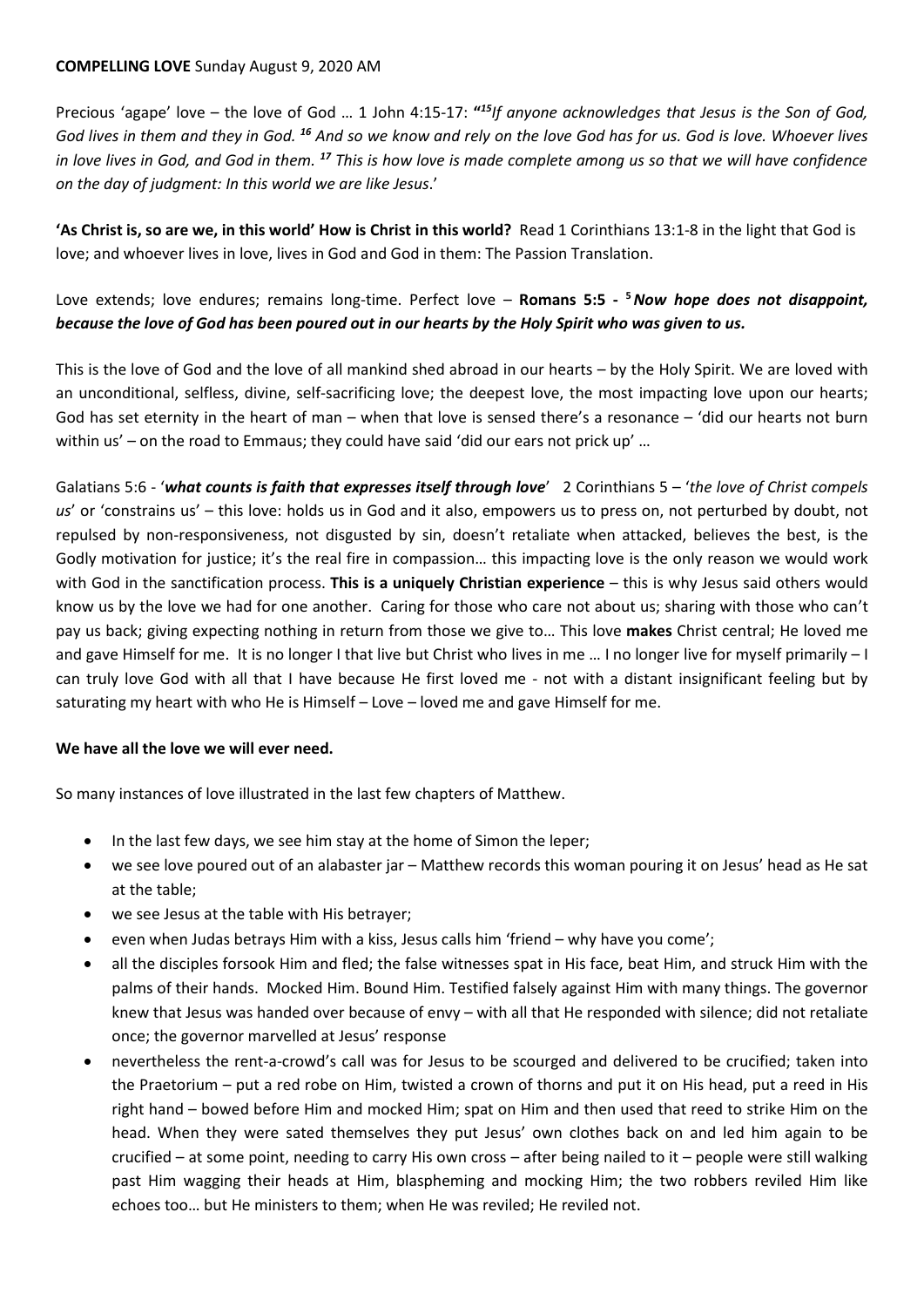- curtain of the temple torn in two -
- removing everything that separated man from the presence of God;
- $\bullet$  earth shook and rocks split the ground was never going to contain Him graves opened;
- believers raised …
- life broke into the realm of death and removed its sting ...
- love broke into the realm of death and removed its sting…
- everlasting light broke into the darkness … the devil came to steal, kill, and destroy; Jesus came to destroy the works of the devil – Hebrews 2 states Jesus rendered the devil powerless;
- everlasting love broke into the darkness and took the keys … took back the keys of death and hell so no longer would it prevail against the Church - these keys effectively are become the keys to the Kingdom – He is the first and the last; He is living One; He was dead, and behold, He is alive forevermore, and He has the keys of death and of Hades.' Revelation 1.

**Such is His love for us – He will love us to the end. He sent His Holy Spirit and it is the Holy Spirit that has shed this all-powerful love into the hearts of the believer. All the love we'll ever need.** At least three times Jesus reminded the disciples that He would go ahead to Galilee after His resurrection and meet them there. When the girls were running back from the tomb on Resurrection Sunday – Jesus meets them on the way… they loved Him so much – **Jesus meets with this kind of love…** Just as He said, He goes ahead to Galilee – and we see these beautiful words he speaks before His departure to the Father.

**Matthew 28:16-20** *" <sup>16</sup> Then the eleven disciples went away into Galilee, to the mountain which Jesus had appointed for them. <sup>17</sup>When they saw Him, they worshiped Him; but some doubted. <sup>18</sup>And Jesus came and spoke to them, saying, "All authority has been given to Me in heaven and on earth. <sup>19</sup>Go therefore and teach all the nations, baptizing them in the name of the Father and of the Son and of the Holy Spirit, <sup>20</sup> teaching them to observe all things that I have commanded you; and lo, I am with you always, even to the end of the age." Amen."*

We can never tire of preaching the gospel because it is the power of God to save souls from eternal death. We will never tire of preaching the great commandment because it is clearly God's great command and in obedience to them is the fulfilling of everything else ordained by God. We never tire of sharing the great commission – if the great commandment is our first purpose in life, then the great commission is our second – as birthed out of loving others like God loves us and all mankind.

There are three 'greats' in this beautiful passage – a great claim; a great command and a great promise.

**How beautiful to revisit these Scriptures!** V18: the **Greatest claim** of authority: 'all authority has been given to Me in heaven and on earth': This is, if not the most, one of the most regal/royal declarations that could or will ever have been made.

### **"ALL AUTHORITY"**

**ALL:** all, every, the whole. Not most, not some, not selective – but the whole – all manner and all means, always.

**AUTHORITY:** Some translations record this as 'all power' - Greek word is power but it is the word 'exousia' where in Acts 1, the power promised is 'dunamis' – which is explosive, miraculous ability … **Matthew 28:18** – this authority is right, it's public; it's legitimate; superhuman, He is Magistrate – it literally means 'I exist' – the Great I AM. Full and delegated influence from the Father – unconditional / unlimited.

Alexander MacLaren said this: **"***and so, the hands that were pierced with the nails wield the sceptre of the universe; and on the brows that were wounded and bleeding with the crown of thorns are wreathed the many crowns of universal Kinghood***."**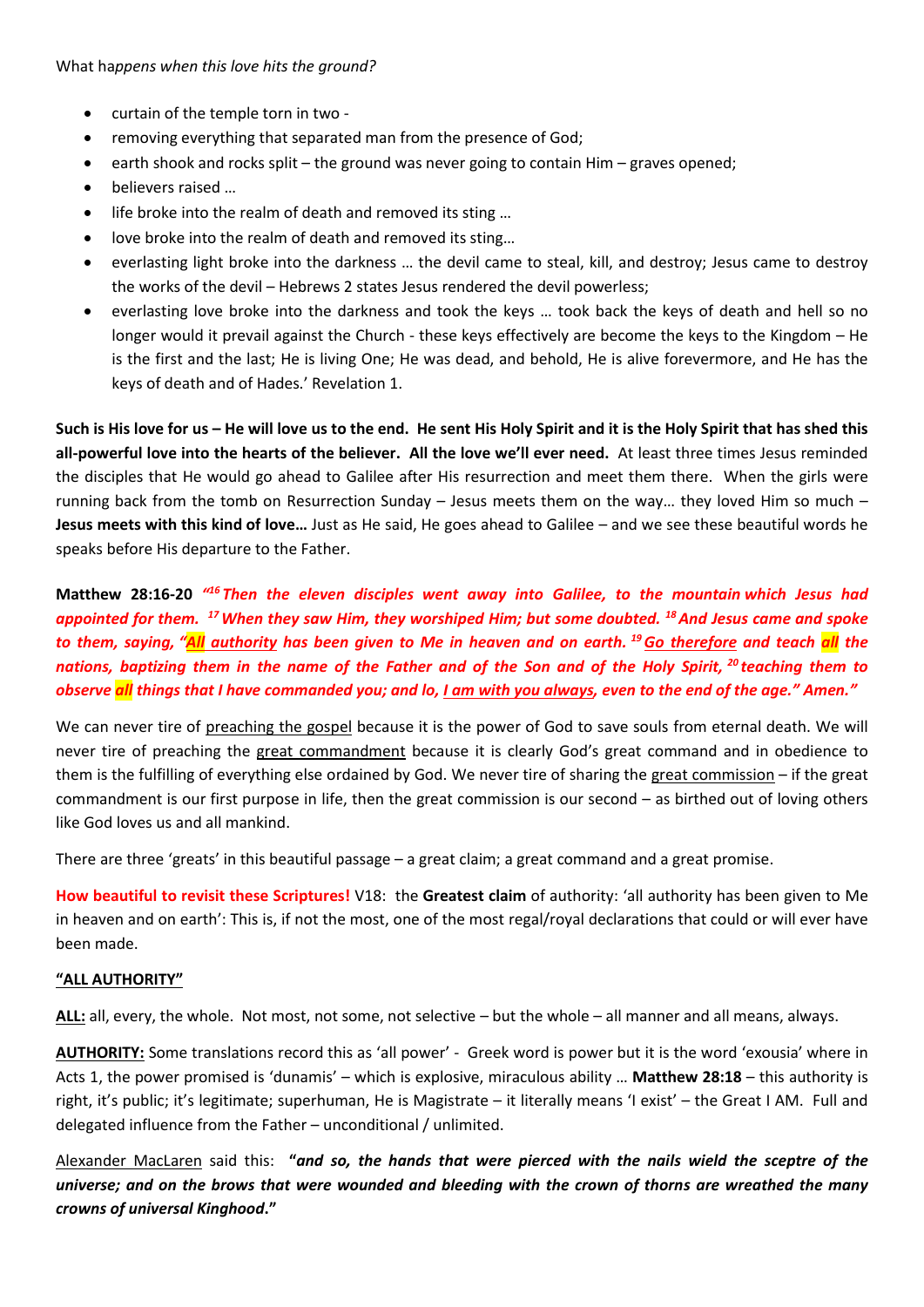If we think about it, before there is a start to anything, no matter what it is, there must be an authority to bring the initial call before we can turn the dream into reality; there must be an Author! With lawful right and lawful jurisdiction. Who else can answer prayer? Who else can close the ages? Who can appoint times and seasons? Who else is there in heaven but Him? Who is higher? Who is stronger? Who holds the stars in His hand and yet holds my hand at the same time? Who loves like He does – this love comes from Him – He authored it and there is nothing else like it? Who can send? Who can appoint governors over nations? Who is like Him? Majestic in holiness! Revered with praises! Performing wonders! But the Lord – 'self-existent One' Master – only one. Supreme in authority. God!

## **See Clip: No Other King**

Consider this: 'Lord God Almighty' *Supreme and overall Master, Supreme and divine deity, Magistrate; all ruling – absolute and universal sovereign and as Revelation 19:6 heralds for all heaven to hear: 'Hallelujah for the Lord God Omnipotent reigns' …*

**ALL AUTHORITY HAS BEEN GIVEN:** Note the tense.

**ALL AUTHORITY HAS BEEN GIVEN TO ME:** No question about who to.

**ALL AUTHORITY HAS BEEN GIVEN TO ME IN HEAVEN AND ON EARTH.** All authority in all spheres

**Jesus has established the authority and the whole gospel venture is launched out of it. He will bring the ability for them to do it when they are filled with the Holy Spirit but power without being submitted to the correct authority is dangerous. This is why He authorises them before He empowers them.** Needs consideration.

And out of His authority He says '**go**' – Up, Across, Over, Further, Beyond…

**GO THEREFORE** … because I have the authority, I can and I do command you to Go / because I have all authority, therefore you are charged with the duty of winning the world for its' King'… He has all authority; we have all voluntary surrender and He makes clear the mission statement – how they are going to go about it; this is how the dream will be fulfilled; this is the work that brings intention to reality:

## **AND TEACH ALL NATIONS:**

• Teach WHO? all nations; of **all** nations / all 'ethnos' (*this teaching is 'mathetes' – to enrol a scholar)*

**To make learners**, make Christ followers, for people to learn of Christ, they must be born again; we must introduce the Teacher; the Teacher with all knowledge, all power and who is ever present – the Teacher is who we must always point to .... This is why we preach (proclaim it, publish) the Gospel – this is the task of disciples.

Preach – means to herald 'as a public crier' – in particular the truth of the Gospel… how will they hear unless someone preaches – faith comes by hearing and hearing by the Word of God – so to bring people to Christ there is a measure of truth that must be shared … our experience will capture their interest but the good news of Jesus dying for their sin that they could receive Him and eternal life is the power of God unto salvation. After they receive Christ, wherever possible, we baptise them. This the pattern, the order Jesus set.

**BAPTISING THEM…** Baptising them; into the name of the Father, the Son, and the Holy Spirit…. Plunging them into communion with the threefold God of our salvation… powerful action –

**TEACHING THEM TO OBSERVE ALL THINGS WHICH I HAVE COMMANDED YOU …** teaching them to **observe all** things which I have commanded you: *(didasko – teach) -* **Training** them how to watch; how to discern what is of Christ and what isn't; teach them what to keep and what to disregard; teach them what to guard, what to contend for, what to hold fast to, what to serve: **What did Jesus say? What did Jesus do? What is God's heart in this? What is prayer? How do we pray? What does the Word of God say? And how do we read and apply it? Who is the Holy Spirit? Baptism in the Holy Spirit. Fellowship. What are the promises? What are His purposes? What are His plans?**